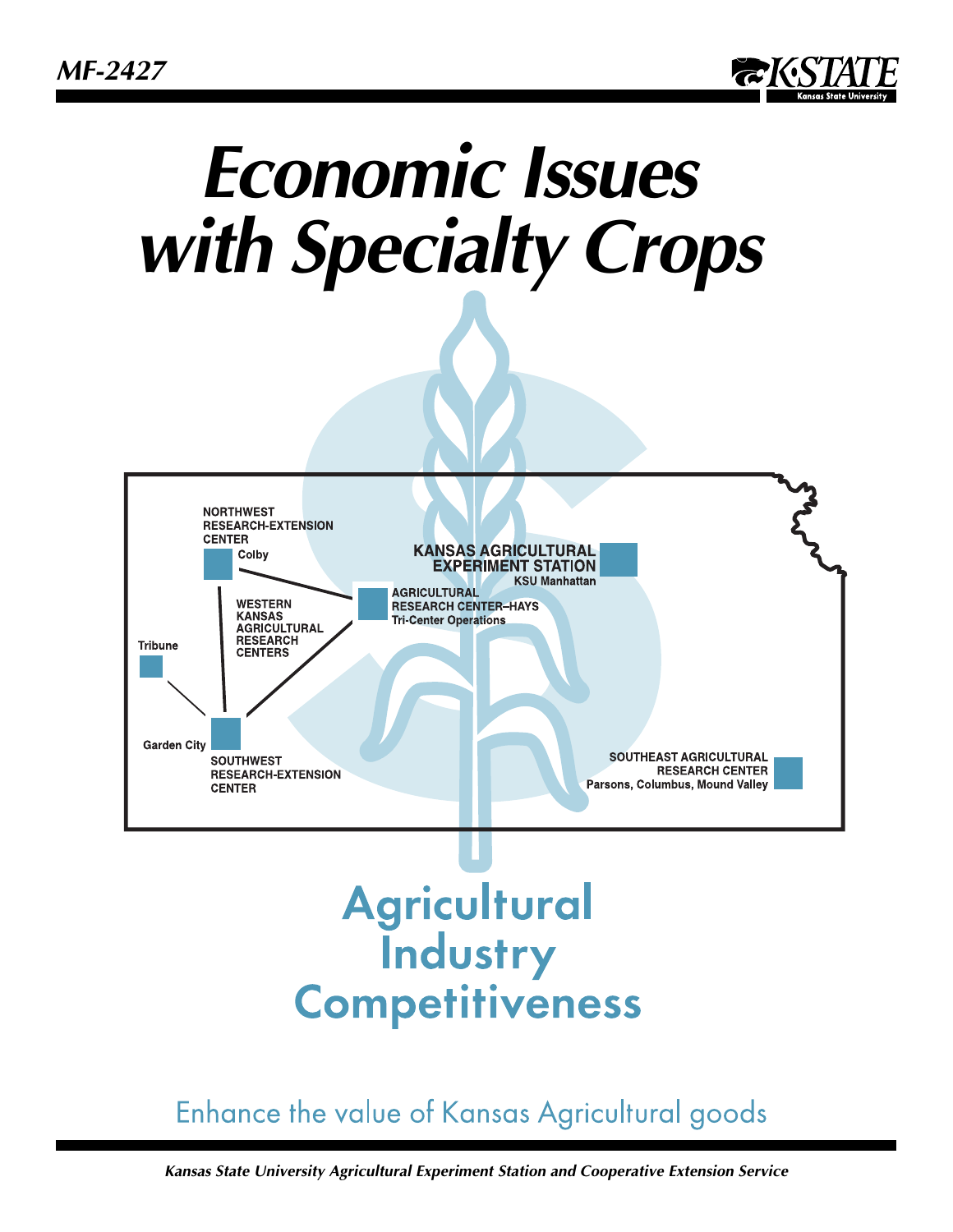### *Economic Issues with Specialty Crops*

Kansas is known for its production of wheat, milo, corn, and soybeans. However, many specialty crops also thrive in the state's level, well-drained, sandy loam to silty soil. The three main categories of specialty crops are: 1) vegetables, sweet corn, and melons; 2) orchard crops; and 3) nursery and greenhouses.

The 1996 Federal Agriculture Improvement and Reform (FAIR) Act presents new management challenges for farmers, producers, and ranchers. Additional planting flexibility is provided, but the price support safety net, which provided a base income for farmers, has been replaced by direct payments until 2002.

The diversified nature of agriculture will likely force producers to search for risk management alternatives such as crop diversification, contractual arrangements, or crop insurance. The USDA Small Farm Commission suggested that a high priority for educators and extension personnel is to help producers understand and respond rationally to the risks inherent in their decisions. Uncertainty and risk cause decision making to be challenging and frustrating, although eliminating all risk would decrease potential profits. Crops that have more variability in production likely have greater income potential.

The objective of this publication is to provide an overview of the Kansas specialty crop industry. A broad overview of the economic traits that characterize this industry is provided using Census of Agriculture data. Then the drivers of change that will likely influence future trends in the industry are described. A study of factors that influence risk is summarized using data from a survey of Kansas growers.



*Figure 1. Kansas Specialty Crop Farm Numbers*



*Figure 2. Kansas Vegetable Production Acreage*



*Figure 3. Kansas Vegetable Production Acreage*

#### **Economic Traits of the Specialty Crop Industry**

Figure 1 provides the number of farms engaged in specialty crop production for the Census of Agriculture years 1982, 1987, 1992 and 1997. The graph shows a slight decrease in the number of vegetable and melon farms with a slight increase in fruits and tree nuts, which are categorized as orchard crops.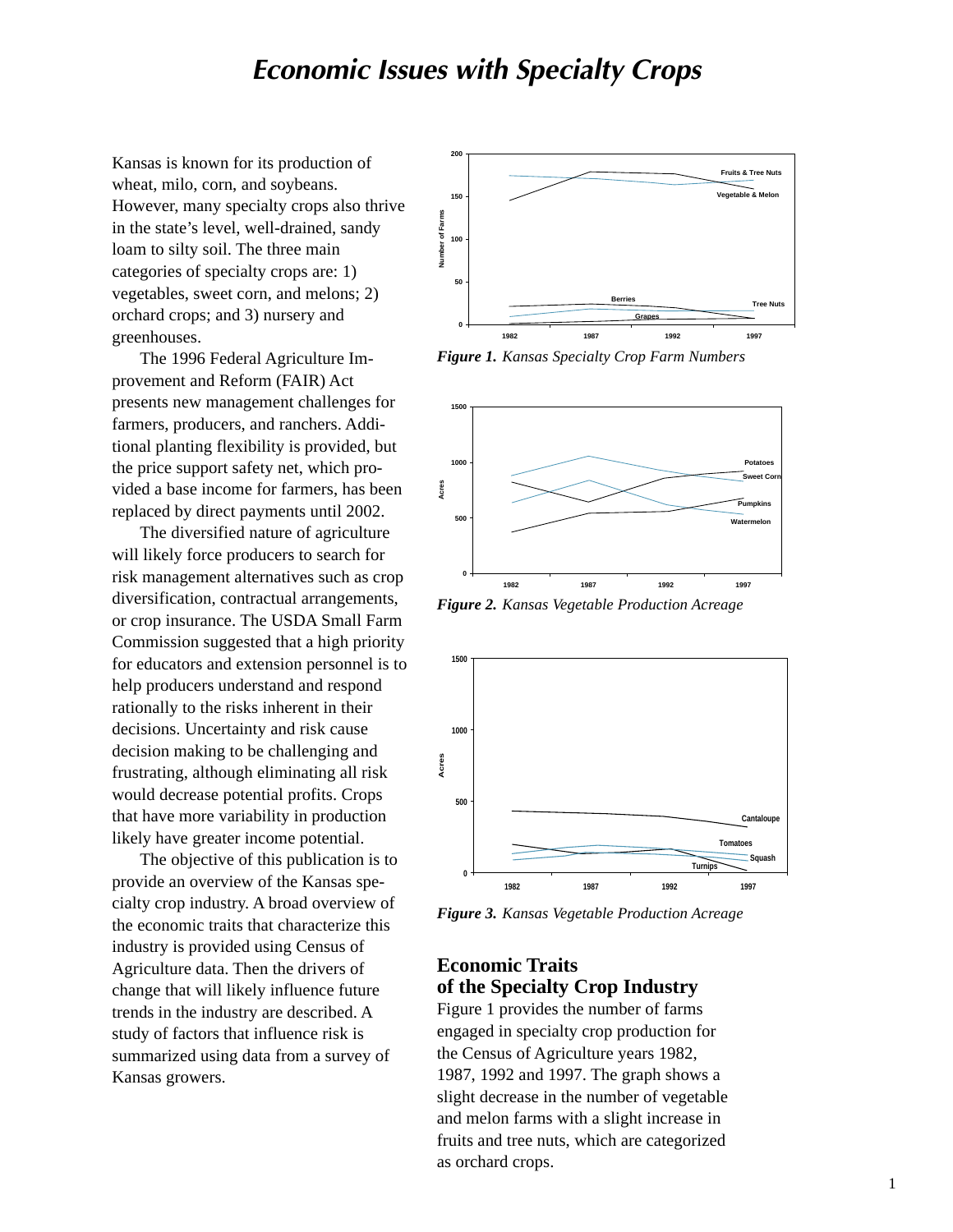

*Chart 1. Percentage Change in Vegetable Acreage from 1992-1997*



*Chart 2. Percentage Change in Vegetable Farms from 1992-1997*







#### *Figure 5. Kansas Orchard Harvest Volume*

#### *Vegetables***,** *Melons and Sweet Corn Crops*

Since 1987 there has been an increase in the acreage of potatoes and pumpkins harvested. However, all other vegetable production has decreased gradually over this time period as shown in figures 2 and 3. Potato production has almost doubled over the past 15 years. Melon and sweet corn production increased in 1987 but has trended downward since then.

Charts 1 and 2 indicate the changes in the number of farms and acres planted to specialty crops in the 1992 and 1997 Census of Agriculture surveys. In 1997, Douglas (23 farms) and Reno (26 farms) counties had the greatest number of farms. The greatest increase in number of farms occurred in Republic (83 percent) and Mitchell (75 percent) counties. Harvey County had the greatest decrease in number of farms with a 150 percent change (15 to 6 farms). The greatest positive changes in acreage were 306 percent in Sumner (17 to 69 acres) and 289 percent in Miami (28 to 109 acres) counties. The highest total acreage in vegetable production in 1997 was Douglas County (285 acres). The greatest decline in acreage was noted in Cowley County (59 to 12 acres) and Linn County (27 to 6 acres). Total state sales volume for vegetable, melon, and sweet corn crops fell from \$4.2 million in 1992 to \$3.5 million in 1997.

#### *Orchard Crops*

Orchard production has not only increased in number of farms, but as Figure 4 shows, pecan acreage has almost doubled since 1982. Orchard volume of apples and peaches has declined over time (Figure 5). Grape and strawberry production also has declined (Figure 6). Charts 3 and 4 indicate the percentage change in the number of orchard farms and orchard acreage over the 1992 to 1997 time period. Wabaunsee County had the greatest increase in the number of farms (1 farm in 1992 compared to 3 farms in 1997). The counties with the highest total number of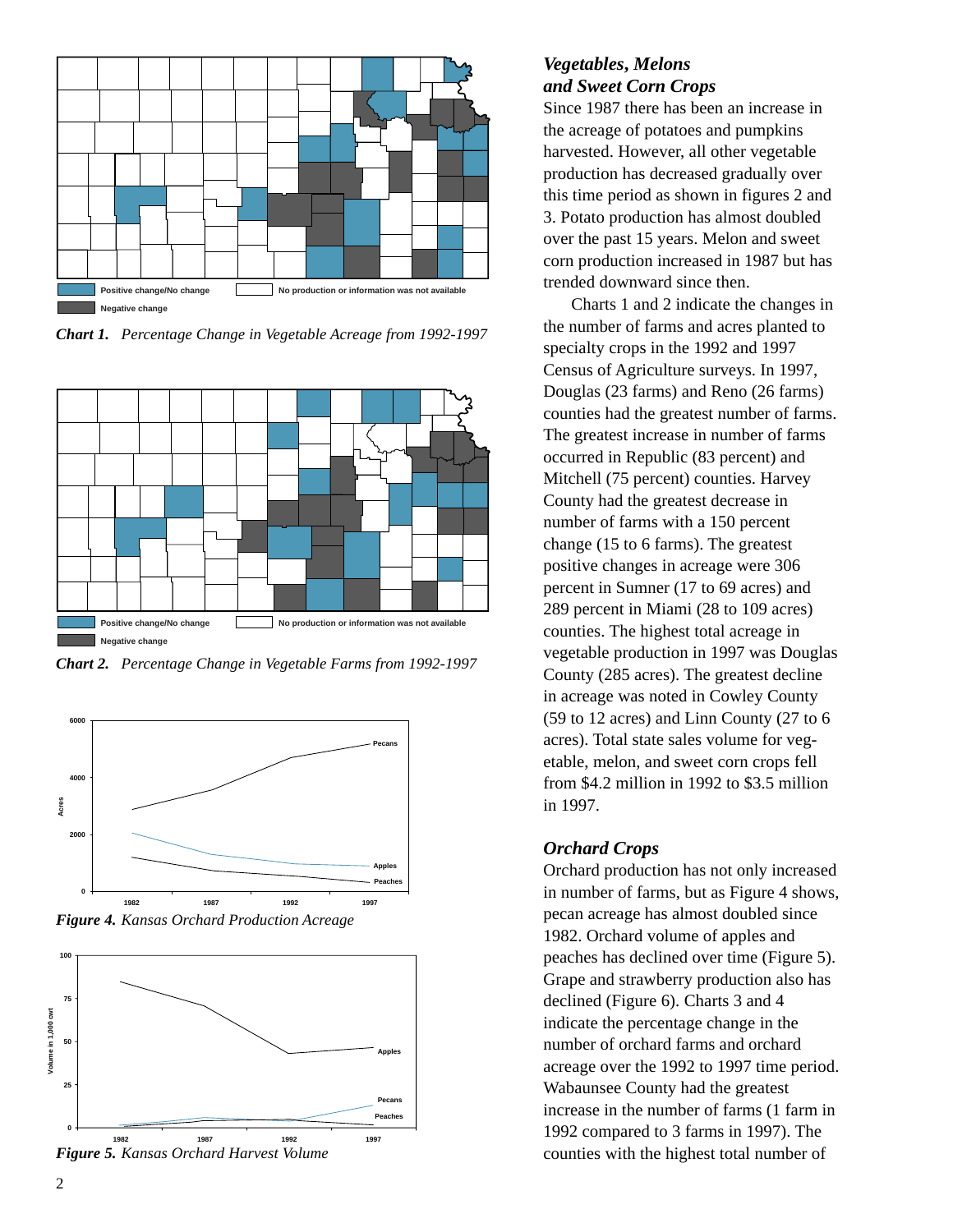orchard farms are Sedgwick (27 farms) and Cherokee (25 farms). The greatest decline in the number of farms took place in Lyon County (7 to 3 farms). In orchard acreage, Neosho County was the highest with 1,992 acres. The greatest increase in orchard acreage was in Bourbon County (13 to 90 acres), while the greatest decrease was noted in Allen County (52 to 16 acres). Total state sales volume for orchard crops fell 6 percent from \$1.7 million in 1992 to \$1.6 million in 1997.

#### *Nursery and Greenhouse Crops*

Nursery and Greenhouse crops also are considered specialty crops in Kansas. Figure 7 indicates a decrease in acreage for sod and nursery crops, while nursery and greenhouse crop acreage has increased by 20 percent for the past 5 years. The two counties in Kansas with the highest number of nursery and greenhouse crop farms are Sedgwick (56 farms) and Johnson (50 farms). Johnson County is the top county in terms of sales volume at \$5.2 million in 1997. Sedgwick County ranks second with 1997 sales of \$3.6 million. Total sales of nursery crops was \$49 million with a total of 528 farms in 1997.

#### **Drivers of Change in Specialty Crop Industry**

Drivers of change are variables that are likely to affect demand and supply in the future. There are two key factors determining the long-term changes in total food expenditures, income growth and population growth. As incomes rise, consumers are more selective than previous generations. However, prices still strongly affect the mix of foods purchased, the amount of unbranded foods, and low income household purchases. Population growth includes demographic and attitudinal changes such as age, dualcareer families, ethnic composition, nutritional concerns, and beliefs about food-health relationships. For specialty crops, there are five principal drivers of change: locally grown foods, USDA food



*Figure 6. Kansas Fruit Production Acreage*



*Chart 3. Percentage Change in Orchard Acreage from 1992-1997*



*Chart 4. Percentage Change in Orchard Farms from 1992-1997*



*Figure 7. Kansas Nursery and Greenhouse Acres*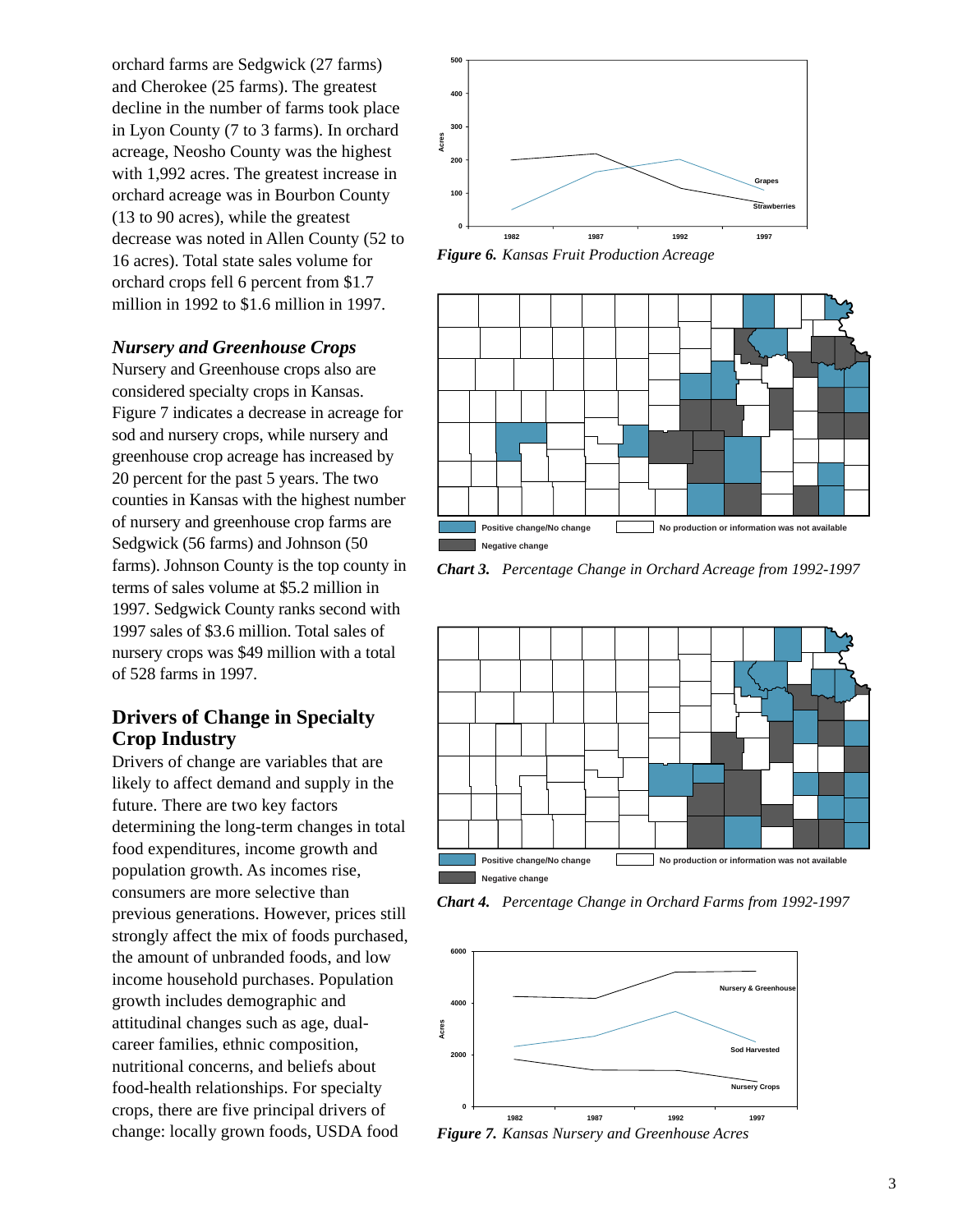

*Figure 8. Percentage of Total Kansas Acreage Irrigated in 1997*

pyramid, organic production, food service demand, and profitability.

#### *Locally Grown Foods*

Research has suggested that some consumers are willing to pay more for food products that incorporate value added features such as fresh-tasting, low-fat, low-sodium, ethnic-identity, and convenience foods. This results in an increase in the demand for vegetables and fruits that satisfy consumer preferences. But, locally produced fruits and vegetables may have higher prices due to higher production and marketing costs. USDA has begun a major initiative to promote farmers' markets with locally grown produce. Another trend is a growing demand for ethnic vegetables such as tomatillo, daikon, and other Oriental vegetables. Demand for these vegetables will depend on the ethnic composition of each region. Thus, demand may be higher for locally grown foods, which has positive implications for producers.

#### *FDA-USDA Food Pyramid*

The Food and Drug Administration and the U.S. Department of Agriculture have developed the Food Pyramid, which provides information on daily nutritional requirements. The USDA Food Guide Pyramid recommends 6 to 11 servings of the Bread, Cereal, Rice & Pasta Group, 3 to 5 servings of the Vegetable Group, and 2 to 4 servings of the Fruit Group per day. Studies show that consumers are buying more starch foods, fruits, and vegetables. Increased interest and promotion of healthy diets is a positive trend for specialty crop producers.

#### *Organic Production*

Public concern over a safe food supply may provide opportunities for organic producers of vegetables, fruits, and orchard crops. Some consumers are becoming interested in food that is certified organic. Information about nutrition, ingredient composition, and health linkages also has been well received by consumers. It must be noted that organic products have no nutritional differences from non-organic products. However, organic products do provide an alternative to consumers who have allergies with respect to various food additives or who are willing to pay more for crops which have been grown in organic production. Producers require more intensive management in order to manage specialty crops because production risk may be greater than conventional crops. Small organic producers have fewer acres and lower production yields, which will likely mean less potential revenue. Thus, it is unclear whether organic production is a positive or negative driver for Kansas specialty crop producers.

#### *Food Service Demand*

Another driver of change is the increase in food service demand. If the U.S. economy continues to grow, consumers will continue to spend more of their food dollar on food service. This will impact the market for vegetables and fruits, possibly shifting the major buyers from retail grocery stores to restaurants.

#### *Profitability*

It is evident from the preceding charts and figures that the number of specialty crop producers and acreage has declined in Kansas since 1982. The increase in the number of producers exiting the industry suggests low profitability or diseconomies of size. It is unclear whether this decline is due to increased costs, decreased <sup>4</sup>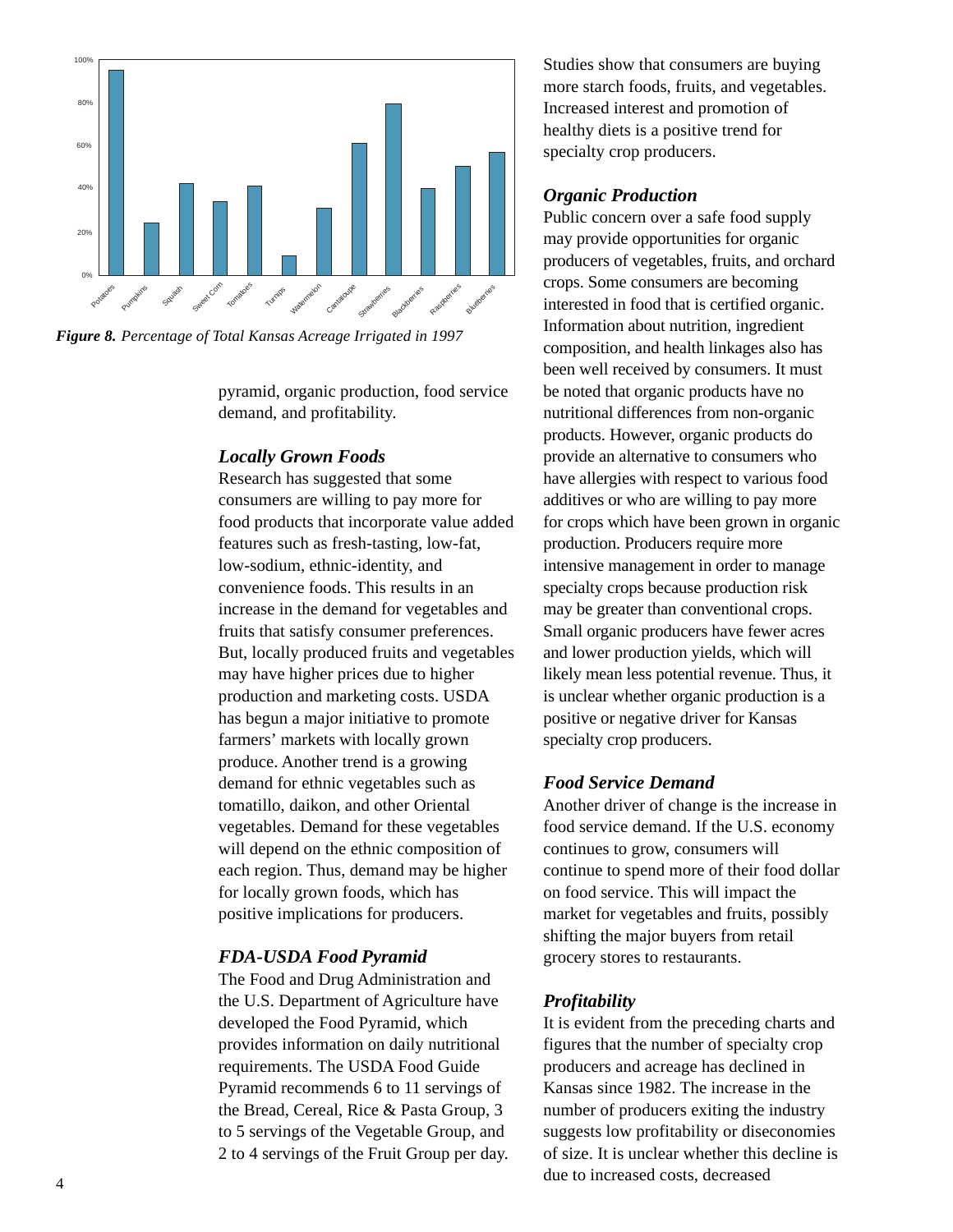revenues, the flood in 1993, or older producers exiting through retirement without new entrants. Many variables effect the profitability of specialty crop production. Fruit, vegetable and tree nut production is very labor intensive. Producers must have access to an affordable, abundant labor supply. Local markets that will provide high returns (i.e., supermarkets, restaurants, and processors) may be hard to establish and transportation costs will be higher for perishable goods. Restaurants and processors must have a stable supply that small, local producers may not be able to guarantee.

#### **Risk Factors in Specialty Crops**

A recent study on specialty crop insurance by the U.S. Government Accounting Office (GAO) identified four key characteristics that distinguish specialty crop risk from non-specialty crop risk: 1) greater market price risk, 2) unique production risk, 3) strong relationship between crop prices and farm-level yields, and 4) the manner in which risk has traditionally been managed. These characteristics are driven by the perishable nature of most specialty crops.

Market price risk is most important for many specialty crop producers. Perishability is a major issue because most specialty crops cannot be stored. Price volatility is frequently higher than for nonperishable crops. Producers have greater difficulty in adjusting volume to short-term shifts in supply and demand, which leads to the price volatility. Seasonal production without storage ability is one example of a short-term shift in supply. Additionally, most specialty crops do not have a futures market and therefore, no opportunity to hedge price risk. Market price risk is likely to be great for many Kansas specialty crop producers.

Production risk may or may not be higher for specialty crops relative to nonspecialty crops. Irrigation, special intensive production practices (i.e., drip irrigation, row covers, plasticulture, etc.) uses of greenhouses, crop diversification, longer growing periods with multiple

croppings (i.e., strawberries, tomatoes, etc.), and use of perennials (orchard crops, vine crops, etc.) are examples of how specialty crop producers can manage production risk. Input costs are typically greater for specialty crops relative to nonspecialty crops.

Irrigation and diversification are probably the most common risk management strategies used by Kansas specialty crop producers. There were 1,033 irrigated acres (down from 1,650 in 1992) of specialty crops in 1997. Approximately one-third of Kansas vegetable and melon crop producers use irrigation. In 1992, 42 percent of the total specialty crop acres in Kansas were irrigated relative to 33 percent in 1997. This varies by crop as seen in Figure 8. For example, more than 50 percent of the potatoes, strawberries, raspberries, blueberries, and cantaloupe were irrigated in 1997. Less than 15 percent of the orchards in Kansas use irrigation. However for many producers, production risk is likely to be great without access to irrigation.

The relationship between price and yield may be stronger for some specialty crops than non-specialty crops. This is particularly true for crops that are grown in certain geographical regions. A negative relationship between prices and yields may be found when production is geographically concentrated. However, this is not likely a major issue in Kansas because specialty crops grown in the state also are grown in many other areas of the United States.

In many areas, specialty crop producers manage risk through vertical coordination methods. One such method is closed-membership cooperatives whereby producers plant certain varieties and deliver on specified dates to a processor. Such an arrangement helps manage supply. Another example is the use of production contracts whereby producers market directly to a processor. These vertical coordination methods have not been widely used by Kansas producers.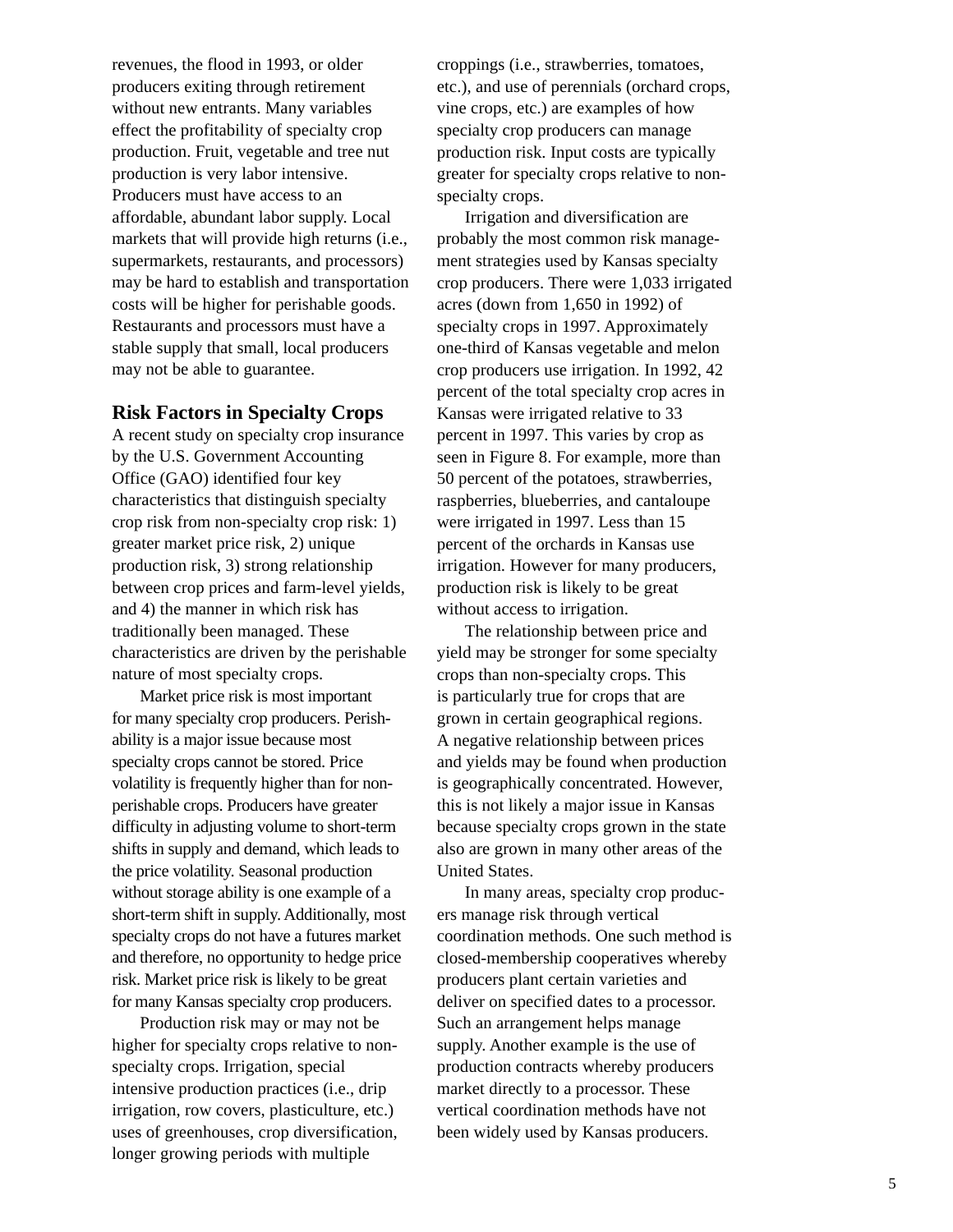| Table 1. Means and Standard Deviations for Acres, Prices, and Gross Revenues, by Crop |  |  |  |  |
|---------------------------------------------------------------------------------------|--|--|--|--|
|                                                                                       |  |  |  |  |

|                        | <b>Acres</b> |        |             | Price, \$/pound |             | Revenue, \$/acre |  |  |
|------------------------|--------------|--------|-------------|-----------------|-------------|------------------|--|--|
| Crop                   | <b>Mean</b>  | Std.   | <b>Mean</b> | Std.            | <b>Mean</b> | Std.             |  |  |
| Apples                 | 22.75        | 22.88  | 0.40        | 0.07            | 1,266.53    | 1,093.81         |  |  |
| Asparagus              | 0.60         | 0.42   | 0.85        | 0.10            | 1,169.95    | 559.41           |  |  |
| <b>Beets</b>           | 0.03         | 0.01   | 0.32        | 0.05            | 5,239.85    | 4,058.66         |  |  |
| <b>Blackberries</b>    | 1.04         | 1.71   | 1.80        | 0.41            | 3,651.20    | 3,241.33         |  |  |
| <b>Broccoli</b>        | 0.25         | 0.51   | 0.50        | 0.13            | 4,687.65    | 3,416.34         |  |  |
| Cabbage                | 1.08         | 1.59   | 0.14        | 0.01            | 1,482.39    | 1,229.12         |  |  |
| Cantaloupe             | 2.40         | 2.71   | 0.24        | 0.02            | 2,479.79    | 1,676.69         |  |  |
| Cauliflower            | 0.01         | 0.63   | 0.41        | 0.05            | 1,326.65    | 1,179.42         |  |  |
| <b>Cherries</b>        | 1.50         | 0.01   | 1.20        | 0.21            | 3,275.93    | 1,531.52         |  |  |
| Chili Peppers          | 0.09         | 0.01   | 1.00        | 0.10            | 6,430.71    | 4,326.79         |  |  |
| <b>Chinese Cabbage</b> | 0.01         | 0.01   | 0.50        | 0.14            | 12,963.21   | 7,173.711        |  |  |
| Corn                   | 503.85       | 293.58 | 0.04        | 0.01            | 124.40      | 116.56           |  |  |
| Cucumber               | 0.06         | 0.04   | 0.32        | 0.03            | 3,121.71    | 3,195.87         |  |  |
| Eggplant               | 0.03         | 0.01   | 0.37        | 0.04            | 3,456.08    | 4,076.93         |  |  |
| Gourds                 | 0.20         | 0.01   | 0.50        | 0.02            | 2,541.71    | 541.99           |  |  |
| Grapes                 | 1.82         | 0.88   | 0.80        | 0.14            | 973.58      | 950.52           |  |  |
| <b>Green Beans</b>     | 0.12         | 0.10   | 0.72        | 0.15            | 3,398.63    | 2,462.55         |  |  |
| Lettuce                | 0.04         | 0.01   | 0.40        | 0.09            | 4,061.25    | 1,370.64         |  |  |
| Milo                   | 243.04       | 173.38 | 0.04        | 0.01            | 115.00      | 84.08            |  |  |
| Onions                 | 0.07         | 0.01   | 0.50        | 0.04            | 4,927.71    | 1,671.81         |  |  |
| Peaches                | 7.13         | 5.66   | 0.60        | 0.12            | 725.76      | 755.28           |  |  |
| Peas                   | 0.04         | 0.01   | 1.30        | 0.21            | 4,667.99    | 1,963.10         |  |  |
| Peppers                | 0.16         | 0.08   | 0.50        | 0.08            | 5,367.39    | 4,776.05         |  |  |
| Plums                  | 1.20         | 0.01   | 0.80        | 0.09            | 395.77      | 190.92           |  |  |
| Potatoes               | 0.22         | 0.19   | 0.28        | 0.04            | 2625.57     | 2,209.51         |  |  |
| <b>Pumpkins</b>        | 10.23        | 10.87  | 0.12        | 0.01            | 1484.50     | 1,271.84         |  |  |
| Radishes               | 0.15         | 0.01   | 0.71        | 0.04            | 2,185.18    | 522.94           |  |  |
| Raspberries            | 3.00         | 0.51   | 3.60        | 0.52            | 933.92      | 1,003.49         |  |  |
| Soybeans               | 342.17       | 384.70 | 0.10        | 0.02            | 160.15      | 75.60            |  |  |
| Spinach                | 0.05         | 0.01   | 1.20        | 0.11            | 5,118.02    | 1878.23          |  |  |
| Squash                 | 0.16         | 0.18   | 0.45        | 0.04            | 1,304.61    | 909.64           |  |  |
| <b>Strawberries</b>    | 1.62         | 0.99   | 1.80        | 0.34            | 2,583.99    | 1,943.55         |  |  |
| <b>Sweet Corn</b>      | 9.08         | 10.32  | 2.58        | 0.23            | 1,095.41    | 988.43           |  |  |
| <b>Tomatoes</b>        | 0.18         | 0.20   | 0.38        | 0.09            | 4,446.24    | 4,190.35         |  |  |
| Watermelon             | 1.52         | 2.02   | 0.14        | 0.01            | 1,990.78    | 2,980.66         |  |  |
| Wheat                  | 132.84       | 149.81 | 0.06        | 0.02            | 96.01       | 61.19            |  |  |
| Winter Squash          | 0.77         | 0.84   | 0.25        | 0.04            | 2,465.56    | 2,148.85         |  |  |
| Zucchini               | 0.01         | 0.01   | 0.40        | 0.07            | 12,494.56   | 12,802.85        |  |  |
|                        |              |        |             |                 |             |                  |  |  |

*Source: Coltrain et al.*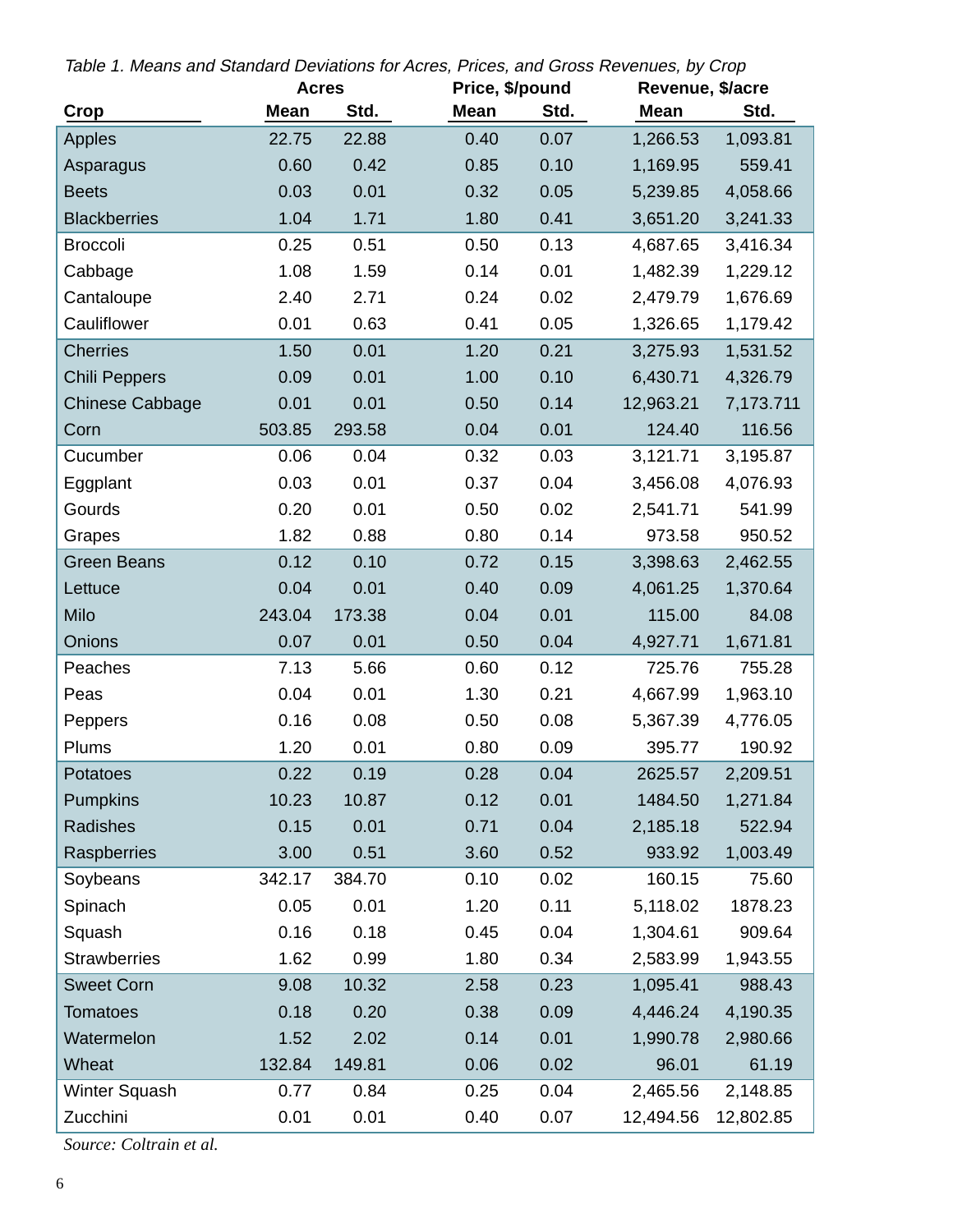#### *Measuring Risk Among Kansas Specialty Crop Producers*

USDA's Small Farm Commission noted that risk management was needed for small producers. A survey was done to learn more about variability in Kansas specialty crops in order to better understand sources of risk. Producers in Kansas were randomly surveyed regarding information on production and revenues from 1992 to 1997 (Coltrain et al.). The survey had a response rate of 38 percent. The mean, standard deviation, and coefficient of variation for acres, prices, and revenue are reported in Table 1. The coefficient of variation (CV) is simply the standard deviation divided by the mean and can be interpreted as a measure of risk. A higher CV (due to a higher standard deviation or a lower mean) implies more risk while a lower CV suggests less risk.

The study aggregated producer specialty crop data into eight categories due to a desire to make the interpretation of the results easier. The **Melon** crops included watermelon, cantaloupe, and pumpkin. Zucchini, summer squash, winter squash, cucumber, and gourds were considered to be **Vine** crops. **Vegetables**

were cabbage, broccoli, cauliflower, Chinese cabbage, green beans, peas, asparagus, spinach, lettuce, onions, radishes, and beets. **Sweet Corn** was a separate category while apples, peaches, plums, and cherries constituted **Tree Fruit**. **Vine Fruit** consisted of blackberries, strawberries, raspberries, and grapes. Finally, **Solanaceae** was used as a category for tomatoes, peppers, potatoes, eggplant, and chili peppers. **Conventional** crops included corn, soybeans, wheat, and milo. The selected statistics are reported in Table 2.

#### *Volume*

The number of conventional field crops (**Conventional**) had the highest number of acres planted, followed by **Tree Fruit** (apples, peaches, plums, and cherries), **Melons** (watermelons, pumpkins, and cantaloupe), **Sweet Corn**, and **Vine Fruit** (blackberries, strawberries, raspberries, and grapes). For harvested acres, the greatest variability, as measured by the CV, was observed in **Conventional** crops (150.52 percent) while the **Tree Fruit**, **Vine Fruit**, and **Solanaceae** crop categories had the least amount (approxi-

|                                      | <b>Acres</b> |        |                | Price, \$/pound |      |         | Yield, 1,000 pounds/acre |       |           |
|--------------------------------------|--------------|--------|----------------|-----------------|------|---------|--------------------------|-------|-----------|
| <b>Crop Category</b>                 | Mean         | Std.   | c <sub>v</sub> | Mean            | Std. | $c_{V}$ | Mean                     | Std.  | <b>CV</b> |
| Melon                                | 10.92        | 13.08  | 119.85         | 0.14            | 0.03 | 20.52   | 13.84                    | 9.36  | 67.66     |
| Vine                                 | 0.56         | 0.60   | 108.14         | 0.35            | 0.09 | 25.70   | 10.28                    | 8.77  | 85.33     |
| Vegetable                            | 0.89         | 1.02   | 115.08         | 0.60            | 0.25 | 42.45   | 4.97                     | 3.89  | 78.26     |
| Conventional                         | 483.25       | 727.41 | 150.52         | 0.07            | 0.02 | 28.92   | 1.79                     | 0.87  | 48.67     |
| <b>Sweet Corn</b>                    | 8.57         | 10.23  | 119.27         | 0.22            | 0.07 | 31.82   | 5.45                     | 17.82 | 83.52     |
| <b>Tree Fruit</b>                    | 19.92        | 20.22  | 101.46         | 0.45            | 0.13 | 28.53   | 2.48                     | 2.28  | 92.04     |
| Vine Fruit                           | 1.88         | 1.95   | 103.44         | 1.39            | 0.49 | 35.10   | 1.18                     | 1.02  | 86.37     |
| Solanaceae                           | 0.31         | 0.32   | 102.15         | 0.42            | 0.13 | 29.84   | 10.62                    | 10.10 | 95.14     |
| $\alpha$ $\alpha$ $\beta$ , $\gamma$ |              |        |                |                 |      |         |                          |       |           |

*Table 2. Means, Standard Deviations, and Coefficient of Variation for Prices, Yields, and Gross Revenues (per acre), by Eight Crop Categories*

*Source: Coltrain et al.*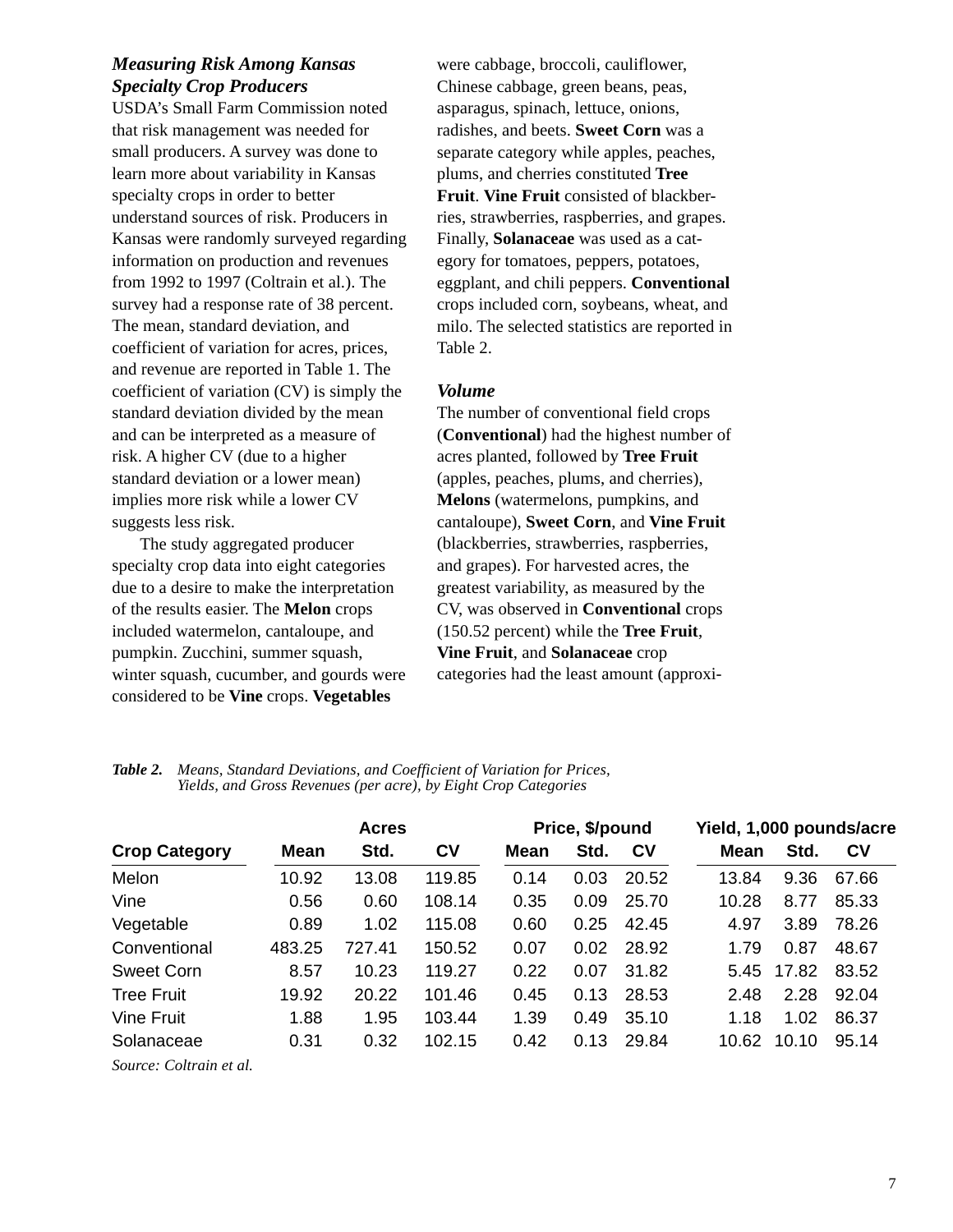mately 105 percent). The magnitude of the CV for harvested acres was likely due to the wide range of producers in the survey sample. The difference in range between highest and lowest specialty crop category was 18.4 percent.

#### *Production Risk*

Obviously, yield variability is a source of risk in specialty crops. The CV for yield per acre also had a broad range. The range of CVs for the non-**Conventional** crop categories was 67.66 percent (**Melon**) to 95.14 percent (**Solanaceae**) compared to the **Conventional** crop category which was 48.67 percent. The difference in range between highest and lowest CV specialty crop category was 27.48 percent. The average producer in the survey planted 5.2 specialty crops per year, which indicates broad diversification among crops. Approximately half the producers planted **Conventional** crops, which suggests diversification into nonspecialty crops. In most cases, it appeared that the choice of crops planted was driven by different harvesting dates that would ease the labor burden on these farms.

#### *Market Price Risk*

Average prices received by producers represents another source of risk. Prices exhibited the smallest variability as measured by the CV. The range was 20.52 percent (**Melon**) to 42.45 percent (**Vegetable**). The difference in range for the non-**Conventional** crop categories was 21.93 percent. On average, the **Vegetable** and **Vine Fruit** crop categories exhibited the highest variability. Thus, specialty crop variability is greatest for production and lowest for prices. On average, specialty crop prices were higher than **Conventional** crop category, which likely reflect the increased costs due to labor. However, production risk is likely factored into these higher prices. The GAO report indicated that crop insurance pilot projects will begin in year 2000 or shortly thereafter for various specialty crops such

as cucumbers, pumpkins, strawberries, blackberries, raspberries, asparagus, and carrots.

#### *Major Conclusions*

For these producers, **Melon**, **Tree Fruit**, **Sweet Corn**, and **Vine Fruit** are important crop categories for focusing risk management efforts. Any program for managing risk for specialty crop producers will require producers to evaluate this broad variability between crop categories. Production risk has the greatest variability in this study. Consequently, producers should focus on revenue, prices or yields.

In the future, any potential crop insurance program for specialty crops will require accurate records over time on production and prices. To that extent, the Kansas State University Farm Management Association recently incorporated specific specialty crop information for production and prices in the records and analysis programs. Producers who choose to participate have both manual and computer accounting programs to keep track of acres planted, production volume, prices, and other information. The data is then collected and producers are provided extensive information on their operation which can also be utilized for tax purposes. Benchmarks also are provided so producers can compare their operation against other similar producers. For more information contact Fred DeLano at (785) 532-1506 or electronic mail at fdelano@agecon.ksu.edu).

#### *Hydroponic Tomatoes in Kansas?*

Coltrain studied 12 information, negotiating, and monitoring transaction variables in the Kansas hydroponic tomato industry and found that brokers and retail supermarkets were the most common endusers for tomatoes. Tomatoes typically rank first in produce sales in many retail supermarkets and are regarded as the most important produce item with respect to visibility and promotion by produce managers. Lucier reports that United States (U.S.) per capita tomato consump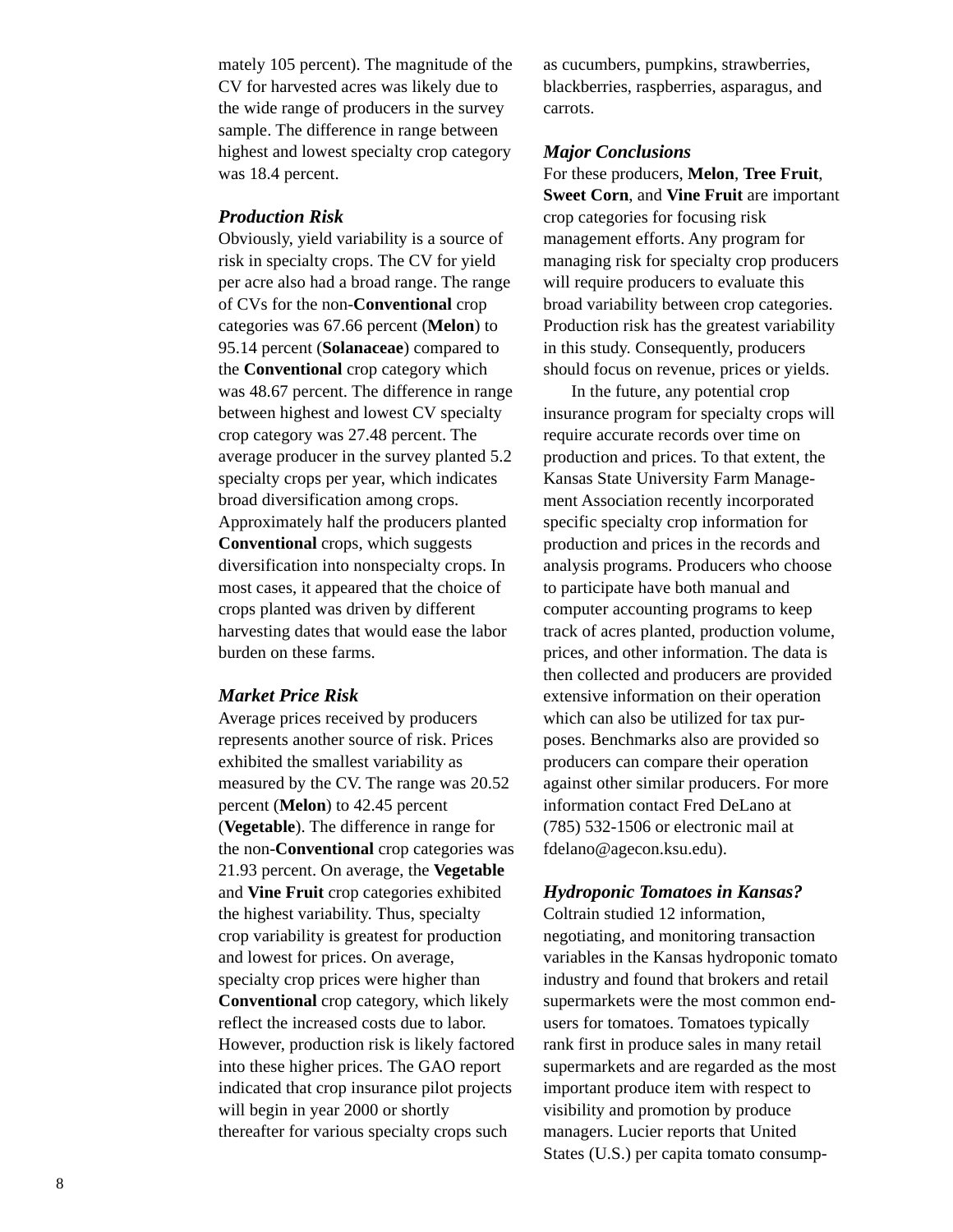tion has increased from 12 to more than 17 pounds since 1982. Many of these tomatoes are sold on-vine in clusters which is perceived as being tastier and more attractive to consumers. Imports of hydroponic tomatoes have grown considerably over the past several years. U.S. Department of Agriculture reports that the volume of Canadian hydroponic tomato imports increased by 65 percent in 1998 and imports from other countries (Israel, Netherlands, and Belgium) have also increased in recent years.

Hydroponic tomato producers who sell directly to retailers and brokers also were surveyed by Coltrain. Time spent determining price, uncertainty over price prior to sale, transportation costs, packaging costs, and grading after tomato delivery were significant variables for growers selling to brokers. More experienced producers were likely to spend greater time negotiating with brokers because they have greater bargaining leverage. Producers with larger volumes of tomatoes packaged for commercial sale with a UPC label had more production flexibility and were more apt to sell to retailers. These producers may have had higher costs but might also receive greater economic incentives to offset these costs. The U.S. Department of Agriculture suggests that hydroponic tomatoes sold to retailers: 1) have 20 percent higher margins relative to food service, 2) incur greater marketing expenses due to packaging and promotion, and 3) have higher labor costs relative to food service.

#### **Implications**

The number of farms, acres, and sales dollars in specialty crops has declined since the 1992 Census of Agriculture in Kansas. The success of the Kansas specialty crop industry will depend on the ability of producers to minimize average production costs such as labor, find profitable local markets, and manage risk associated with prices and production. Kansas producers may be able to respond to economic incentives of consumer preferences for fresh locally produced fruits and vegetables. Greenhouses may enable producers to reduce production risk. Diversification and irrigation are the most common forms of production risk management in Kansas.

#### **References**

- Coltrain, D., M. Boland, F. DeLano, and C. W. Marr. "Variability in Production of Specialty Crops." Staff Paper 00-20-D, Department of Agricultural Economics, Kansas State University, Manhattan, KS, 1999.
- Coltrain, D. E. "A Transaction Costs Analysis of the Kansas Specialty Crop Industry with an Application to Hydroponic Tomatoes." Unpublished M.S. thesis, Department of Agricultural Economics, Kansas State University, Manhattan, KS, 1998.
- Lucier, G. "Fresh-Market Tomato Briefing Room." Available On-line. May 9, 1999. Http:// www.econ.ag.gov/briefing/tomato. U.S. Department of Agriculture.
- U.S. Department of Agriculture. "Vegetables and Specialties." Economic Research Service, ERS-VGS-277, April 28, 1999.
- U.S. Department of Agriculture. "Small Farm Commission Report." 1998.
- U.S. Department of Agriculture. Agricultural Census. National Agricultural Statistics Service, 1982, 1987, 1992, 1997.
- U.S. General Accounting Office. "Crop Insurance: USDA's Progress in Expanding Insurance for Specialty Crops." GAO/RCED-99-67. April 1999.